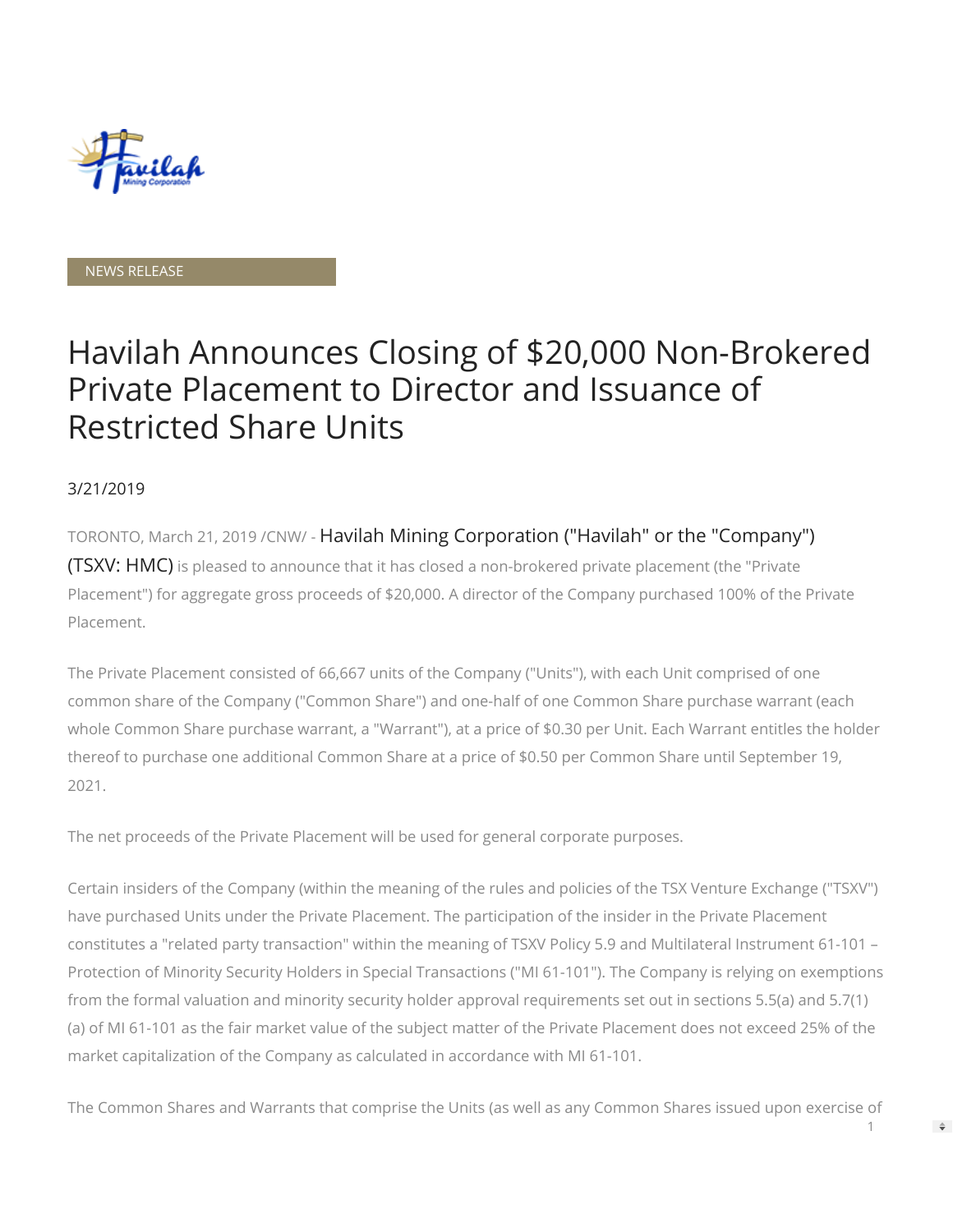the Warrants) are subject to hold period of four months under applicable securities legislation and the rules and policies of the TSXV which will expire on July 22, 2019. The Private Placement remains subject to final acceptance of the TSXV.

The securities offered have not been registered under the United States Securities Act of 1933, as amended, and may not be offered or sold within the United States absent U.S. registration or an applicable exemption from the U.S. registration requirements. This news release does not constitute an offer to sell or the solicitation of an offer to buy any securities in the United States.

## Restricted Share Units

The Company announces that a total of 140,000 restricted share units ("RSUs") have been granted to a director and officers in respect of their 2018 performance. The RSUs vest as to one-third upon approval of the Company's shareholders of the RSU plan at the 2019 Annual General Meeting and one-third after the first and second anniversaries from the effective date of the grant.

## About Havilah Mining Corporation

Havilah is a junior gold producer and explorer that owns the True North mine and mill complex, and is currently reprocessing historic tailings on a seasonal basis. In addition to operating True North in Bissett, Manitoba, Havilah holds approximately 53,000 hectares of prospective land within and adjacent to the Rice Lake greenstone belt. Havilah believes its land package is a prime exploration opportunity, with potential to develop a mining district centred on its True North facility. The Company also owns the Tully project near Timmins, Ontario, and intends to focus on both organic growth opportunities and accretive acquisition opportunities in North America.

ON BEHALF OF THE BOARD OF DIRECTORS

Ron Clayton President and CEO

Neither TSX Venture Exchange nor its Regulation Services Provider (as that term is defined in the policies of the TSX Venture Exchange) accepts responsibility for the adequacy or accuracy of this release.

The securities being offered have not been, nor will they be registered under the United States Securities Act of 1933, as amended, or state securities laws and may not be offered or sold within the United States or to, or for the account or benefit of, U.S. persons absent U.S. federal and state registration or an applicable exemption from the U.S. registration requirements. This release does not constitute an offer for sale of securities in the United States.

 $\mathfrak{D}$ 

 $\Rightarrow$